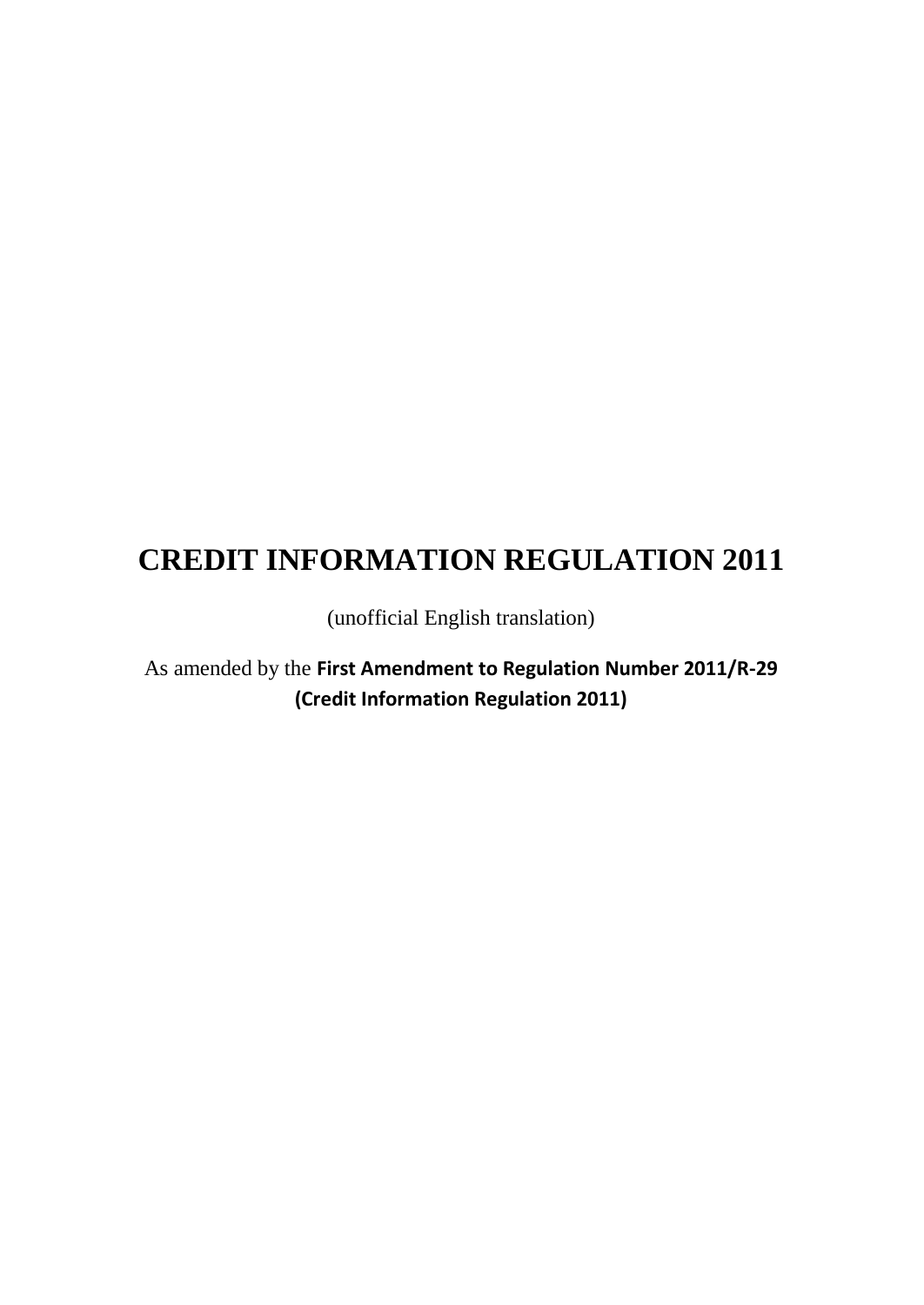# **TABLE OF CONTENTS CHAPTER I PRELIMINARY**

#### **CHAPTER II**

#### **GENERAL PROVISIONS**

| Section 5. Credit institution to be a Member of the Credit information System 2      |  |
|--------------------------------------------------------------------------------------|--|
|                                                                                      |  |
| Section 7. Functions of the Authority in relation to the Credit Information System 3 |  |

#### **CHAPTER III**

#### **SUPPLY OF INFORMATION**

| Section 9. Protection for action taken under this Regulation by any Financial Institutions 4 |  |
|----------------------------------------------------------------------------------------------|--|

#### **CHAPTER IV**

#### **ACCESS TO INFORMATION**

| Section 10. Authorised Recipients of the Information, and Authorised Information 4 |  |
|------------------------------------------------------------------------------------|--|
|                                                                                    |  |

#### **CHAPTER V**

#### **PRIVACY**

| Section 13. Unauthorised disclosure by officers or employees of the Authority5                  |  |
|-------------------------------------------------------------------------------------------------|--|
| Section 14. Responsibilities of Members in respect of information obtained from the Authority 5 |  |
|                                                                                                 |  |

#### **CHAPTER VI**

#### **MISCELLANEOUS PROVISIONS**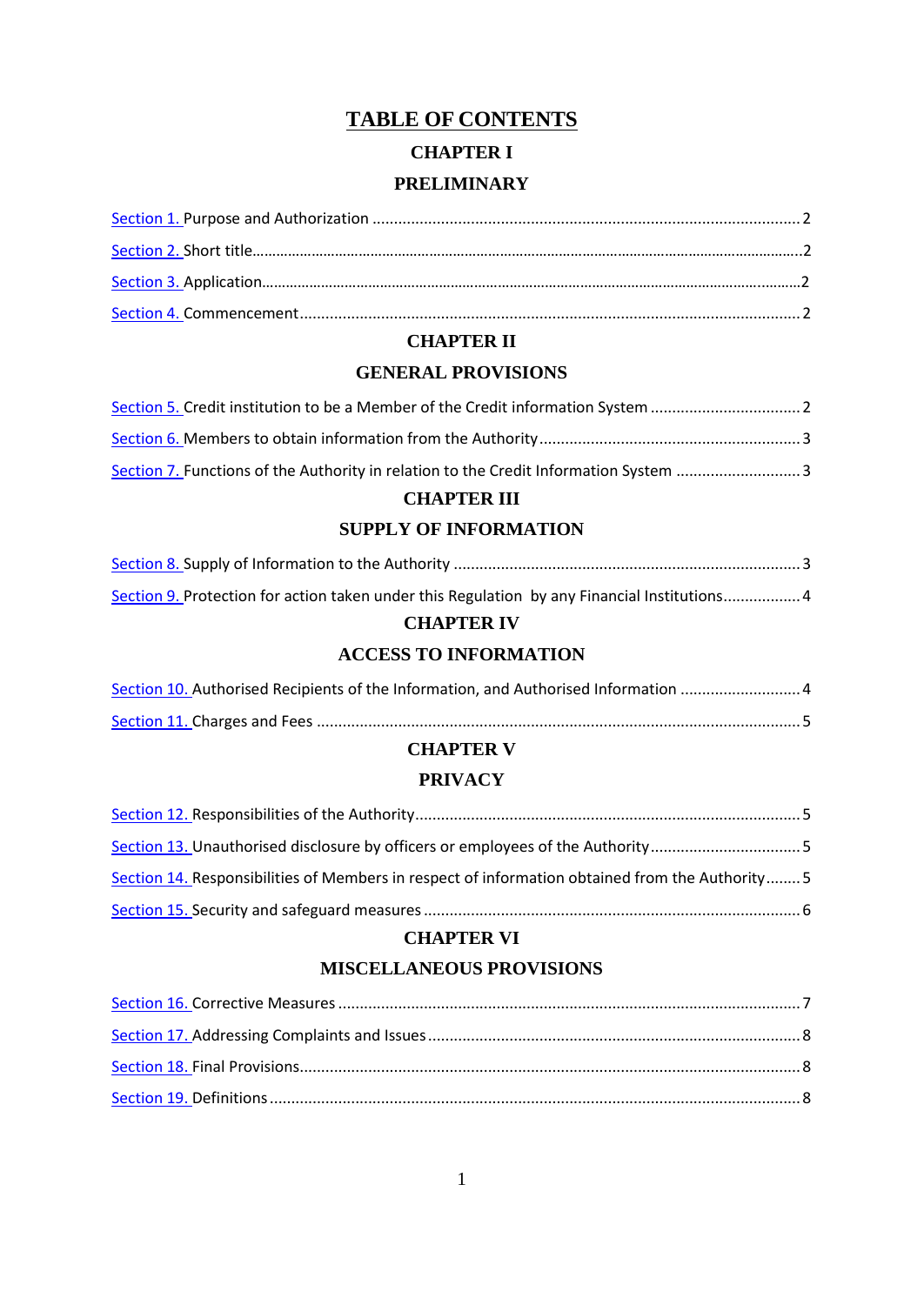## **CREDIT INFORMATION REGULATION 2011**

#### **CHAPTER I**

### **PRELIMINARY**

<span id="page-2-2"></span><span id="page-2-1"></span><span id="page-2-0"></span>

| <b>Purpose and</b><br><b>Authorization</b> | 1. | This Regulation is issued pursuant to section 37 and section 66<br>of Law No.: 24/2010 (Maldives Banking Act). The objective of<br>this Regulation is to prescribe into the legal framework, the<br>rights, responsibilities and functions of the Maldives Monetary<br>Authority and the Members of the credit information system<br>established by the Authority. |
|--------------------------------------------|----|--------------------------------------------------------------------------------------------------------------------------------------------------------------------------------------------------------------------------------------------------------------------------------------------------------------------------------------------------------------------|
| <b>Short title</b>                         | 2. | This Regulation may be cited as the "Credit Information"<br>Regulation 2011"                                                                                                                                                                                                                                                                                       |
| <b>Application</b>                         | 3. | This Regulation applies to all Members, the Authority, and any<br>person who is permitted to have any access to the information<br>maintained by the Credit Information System operated by the<br>Authority.                                                                                                                                                       |
| Commencement                               | 4. | This Regulation shall come into force with effect from 4 July<br>2011.                                                                                                                                                                                                                                                                                             |

#### **CHAPTER II**

### **GENERAL PROVISIONS**

**5.** (a) All the institutions within the definition of Credit Institutions mentioned in paragraphs (a) to (c) of section 19 of this Regulation, in existence, on the commencement of this Regulation, or within such extended period as the Authority may allow on its application, shall become Member of the Credit Information System operated by the Authority.

> (b) Any institution, within the definition of Credit Institutions mentioned in paragraphs (a) to (c) of section 19 of this Regulation, which establishes after commencement of this Regulation, within 3 (three) months from its establishment or within such extended period as the Authority may allow on its application, shall become Member of the Credit Information System operated by the Authority.

<span id="page-2-4"></span><span id="page-2-3"></span>**Credit institution to be a Member of the Credit information System**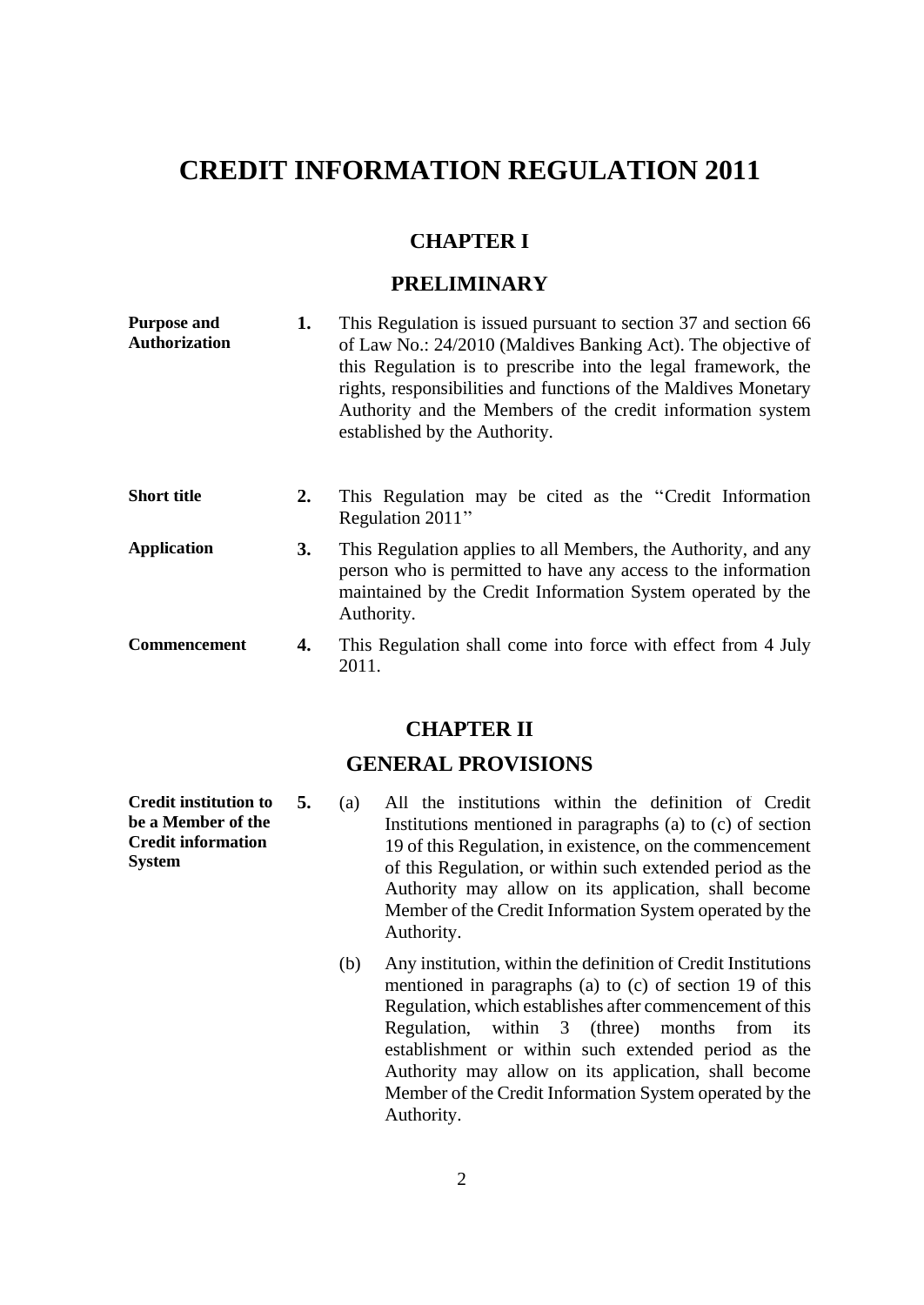- (c) An institution, within the definition of Credit Institutions mentioned in paragraphs (d) and (e) of section 19 of this Regulation, upon request of the Authority shall become a Member of the Credit Information System operated by the Authority, within such time period as the Authority may request.
- (d) All the institutions, within the definition of Credit Institutions mentioned in paragraphs (f) to (h) of section 19 of this Regulation, may become a Member of the Credit Information System operated by the Authority, subject to the terms and conditions as the Authority may impose.
- <span id="page-3-0"></span>**Members to obtain information from the Authority 6.** Licensed banks, finance companies, finance leasing companies and insurance companies who are Members shall obtain a credit information report or other necessary information from the Authority before granting or renewing any credit facility.

<span id="page-3-1"></span>**Functions of the Authority in relation to the Credit Information System**

- **7.** Subject to the provisions of this Regulation, the Authority shall have the powers:-
	- (a) to collect, assess, collate, synthesize, process Credit Information received from the Members, in such manner as it thinks fit so as to generate Credit Information Reports;
	- (b) to provide Credit Information Report and any other credit information to a person listed under section 10 of this Regulation;
	- (c) to investigate the complaints received in relation to the completeness or accuracy of any information maintained by the Credit Information System, or complaint received as to breach of this Regulation or Membership Agreement or Code of Conduct; and
	- (d) to any other function as the Authority deems necessary for the operation of the Credit Information System.

#### **CHAPTER III**

### **SUPPLY OF INFORMATION**

<span id="page-3-2"></span>**Supply of Information to the Authority**

**8.** (a) Subject to the Membership Agreement, each Member must provide Credit Information on all Customers to the Authority, in such formats and frequency as specified in the Membership Agreement and the Code of Conduct, or in such other form as the Authority may request.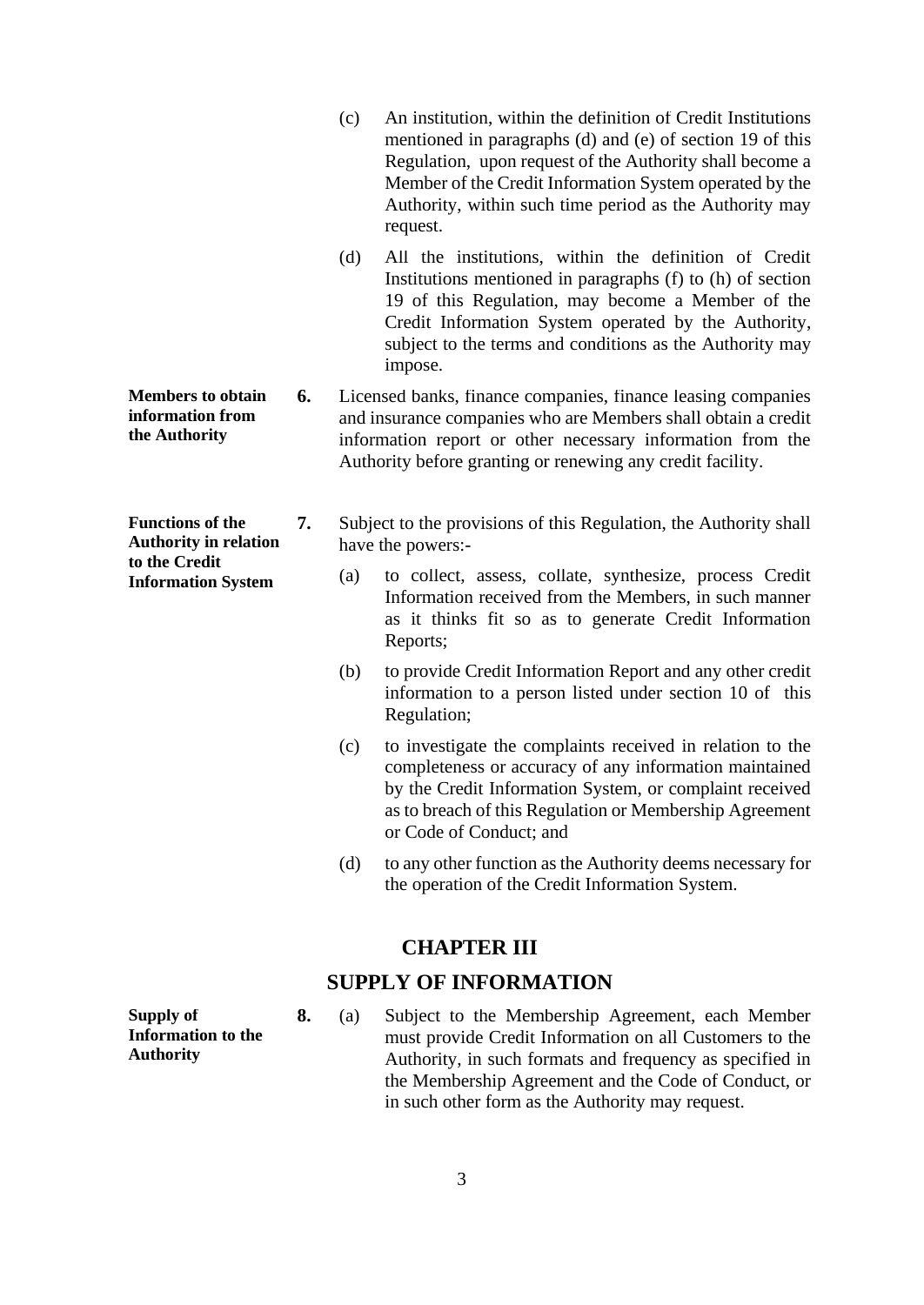- (b) Each Member shall provide the information pursuant paragraph (a) above to the Authority in relation to its:-
	- (1) existing Borrowers, from the date of the commencement of this Regulation or within such extended period as the Authority may allow; and
	- (2) new Borrowers as soon as practicable upon granting of such Credit Facilities.
- (c) Each Member shall regularly update all information provided to the Authority pursuant to the terms of the Membership Agreement and take all necessary steps to ensure that the information supplied by it (including all updates) are accurate, complete, correct and as current as is practicable.
- **9.** (a) Notwithstanding anything in any other law, the exchange of Credit Information through the Credit Information System, by the financial institutions, for the purpose of discharging any duty or function under this Regulation shall not amount to breach of Confidentiality by such financial institutions.
- (b) Notwithstanding anything in any other law, no financial Institution licensed by the Authority shall be liable or subject to any action or proceeding in any court, in respect of any loss or damages suffered or incurred, or alleged to have been suffered or incurred, by any person, by reason or any act or thing done, or omitted to be done, bona fide, by such financial institution, for the purposes of performing or discharging any duty or function imposed on, or assigned to, such financial institution under this Regulation or on the faith of any information furnished to such financial institution by the Authority.

#### **CHAPTER IV**

#### **ACCESS TO INFROMATION**

- <span id="page-4-1"></span>**Authorised Recipients of the Information, and Authorised Information**
- **10.** (a) The Authority may, upon a request made to it by a Member, furnish a Credit Information Report or other information that can be provided, for the following purposes.
	- (1) Evaluating or ascertaining the creditworthiness of any Person;
	- (2) Reviewing or monitoring the information of existing customers; or

<span id="page-4-0"></span>**Protection for action taken under this Regulation by any Financial Institutions**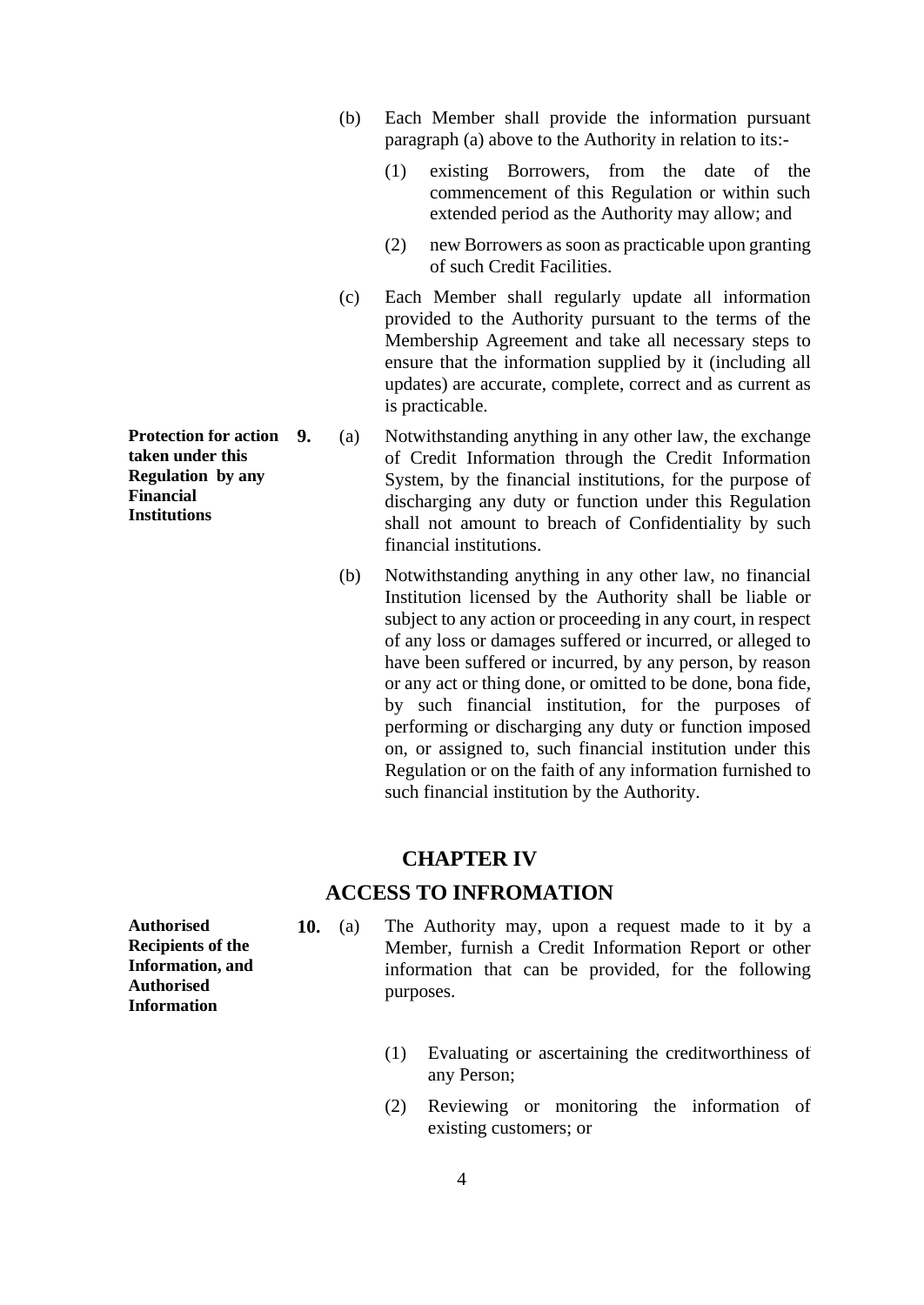- (3) Collection of outstanding credit of existing customers.
- (b) Where a Person requests for a Self-Inquiry Report relating to that Person, the Authority may furnish such reports to that Person.
- (c) The Authority may impose such conditions as the Authority deems fit when furnishing a Credit Information Report, Self-Inquiry Report, or any other credit information.
- <span id="page-5-0"></span>**Charges and Fees 11.** Each Person receiving such reports or such service, shall pay to the Authority the fees and charges prescribed by the Authority for providing a Credit Information report, Self-Inquiry Report or for any other services as may be provided under a membership agreement.

# **CHAPTER V**

#### **PRIVACY**

<span id="page-5-3"></span><span id="page-5-2"></span><span id="page-5-1"></span>**Responsibilities of the Authority 12.** (a) In providing the Credit Information Report or any other information generated by the Credit Information System, the Authority shall ensure that everything reasonably within power of the Authority is done to prevent unauthorised use or disclosure of the information. (b) The Authority shall not disclose any information received from a Member to any person other than persons mentioned under section 10 of this Regulation, except when lawfully required to do so by a court order. **Unauthorised disclosure by officers or employees of the Authority 13.** (a) No officer or employee of the Authority shall disclose information received from the Members and information maintained in the Credit Information System to any person, except for the purpose of performance of his duties or when lawfully required to do so by a court order. (b) Any person who intentionally contravenes paragraph (a) above shall be fined by an amount between 10,000 (ten thousand) and 500,000 (five hundred thousand) Rufiyaa and such person shall be immediately dismissed. **Responsibilities of Members in respect 14.** (a) Each Member shall ensure that it does not request for a Credit Information Report or any other information from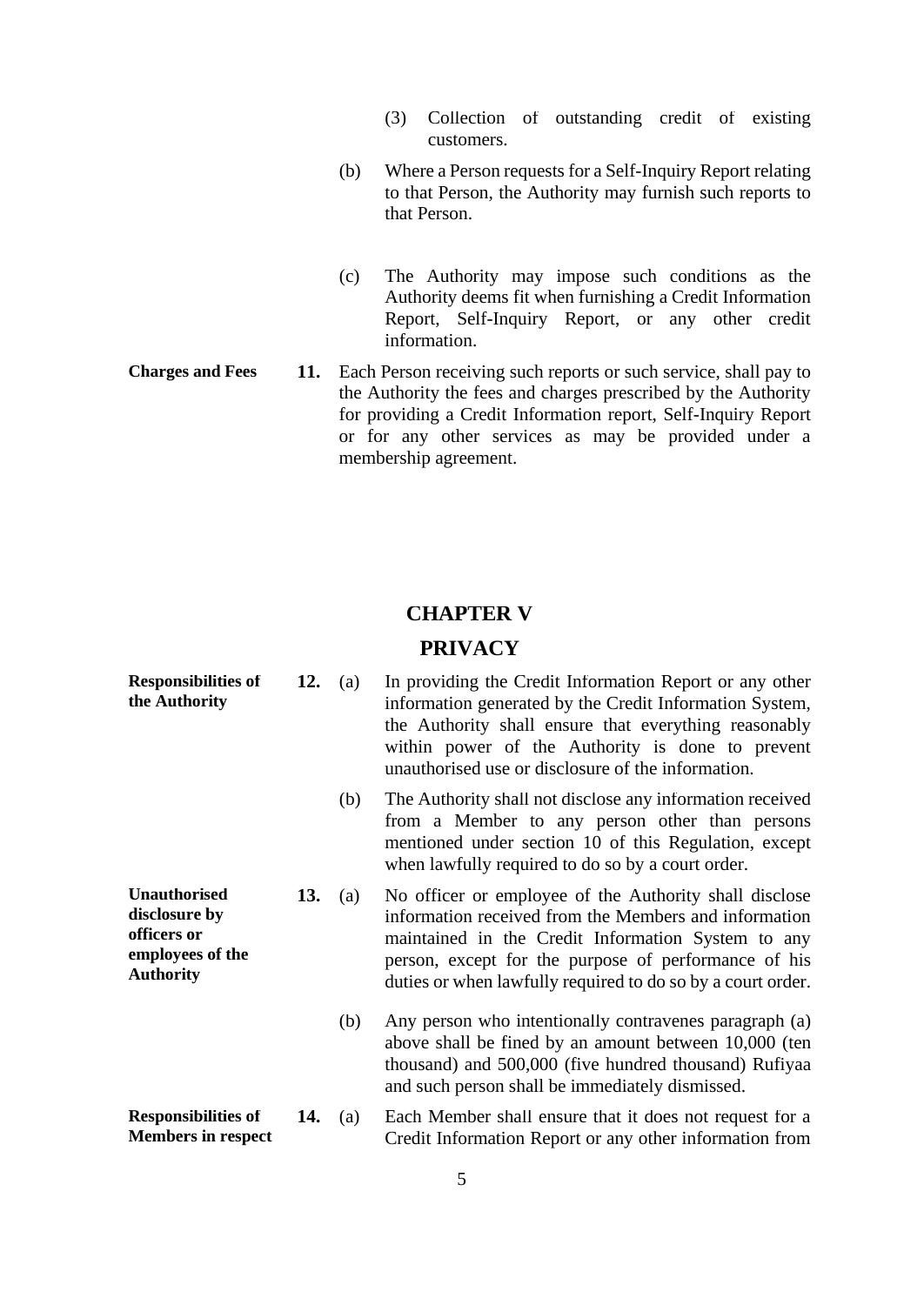**of information obtained from the Authority**

the Authority unless such request is made for a Permissible Purpose.

- (b) Each Member shall only use Credit Information Report or any other information obtained from the Authority for a Permissible Purpose and/or such other purposes as permitted by the Authority.
- (c) Each Member shall ensure that all necessary precautions are taken to ensure that all information provided to it by the Authority is properly and accurately recorded and maintained; protected against loss; protected against unauthorised access, use, modification or disclosure, and shall take all the measures provided in the Membership Agreement and Code of Conduct as to safeguard the security of information provided to it by the Authority.
- (d) A person or a Member shall not, by a false pretence, obtain access to information in the possession or control of the Authority.
- (e) No director or employee of a Member shall disclose any information provided to the Member by the Authority, except when required to do so by a court order.
- (f) Each Member shall ensure that every director, officer or employee of the Member who has access to the information provided by the Authority, sign a declaration pledging himself to keep secrecy in respect of information obtained by such Member from the Authority, and all matters relating thereto, and shall by such declaration pledge himself not to disclose any such information except when required to do so by a court order.
- (g) Any person or a Member who intentionally contravenes paragraph  $(a)$ ,  $(b)$ ,  $(c)$ ,  $(d)$ ,  $(e)$  and  $(f)$  above, shall be fined for an amount between 10,000 (ten thousand) and 500,000 (five hundred thousand) Rufiyaa..
- **15.** The Authority and every Member shall ensure that the information received under this Regulation or Membership Agreement is protected, by adopting such security safeguard measures in relation to their daily operations against loss, against unauthorised access, use, modification or disclosure, and against other misuse, including the following measures by:-
	- (a) adopting the minimum standards for physical and operational security including site design, fire protection, environmental protection;
	- (b) maintaining physical security at all times, including electronic surveillance and access control;

<span id="page-6-0"></span>**Security and safeguard measures**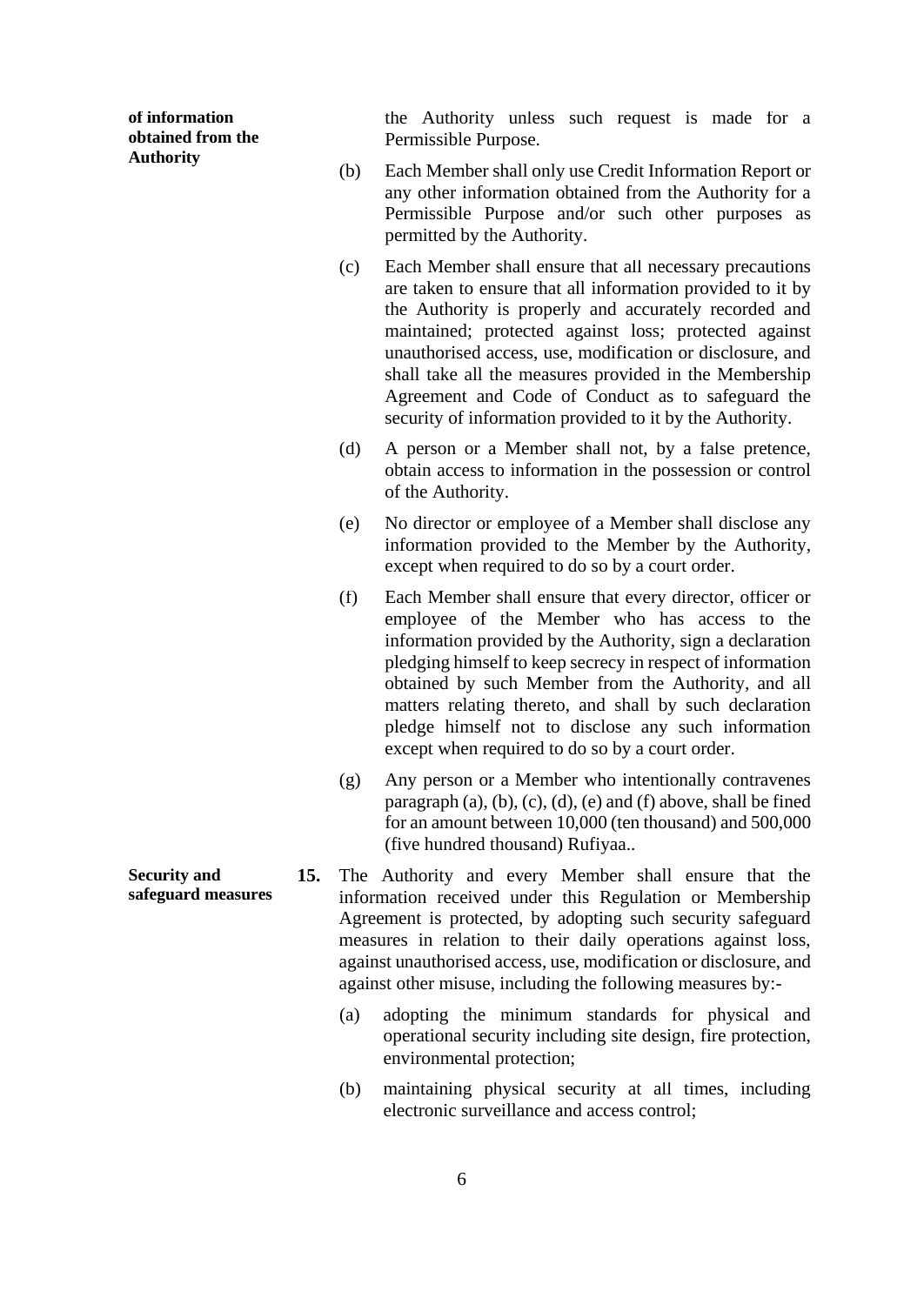- (c) establishing and following standards for handling electronic media that carries information;
- (d) restricting access to the network only to authorized personnel and users;
- (e) ensuring that the Credit Information and Credit Information Report must be disclosed only on a strictly need-to-know basis and strict control must be exercised over internal and external distribution of sensitive information;
- (f) using antivirus software, intrusion prevention and intrusion detection systems to protect all systems;
- (g) ensuring firewall protection of all systems, independently test firewalls and systems for vulnerability and monitor access to the Credit Information System network;
- (h) following security standards for software and hardware lifecycles (updates and end-of-life);
- (i) maintaining business continuity plans for the Credit Information System; and
- (j) taking necessary steps while handing over systems for maintenance to prevent unauthorized access or loss of data, information and credit information maintained by Credit Information System.

#### **CHAPTER VI**

#### **MISCELLANEOUS PROVISIONS**

- <span id="page-7-0"></span>**Corrective Measures 16.** (a) The Authority, may take any one or more of the measure stipulated in paragraph (b), in cases where it determines or has reason to believe that a Member has:-
	- (1) violated any provision of this Regulation, Membership Agreement, or Code of Conduct or any instruction or order issued by the Authority in relation to the operation of the Credit Information System; or
	- (2) failed to provide any information as provided in this Regulation, Membership Agreement or Code of Conduct.
	- (b) The Authority may take any one of the following actions:-
		- (1) send a written warning to the Member;
		- (2) enter into an agreement with the Member regarding measures to be taken to correct violations and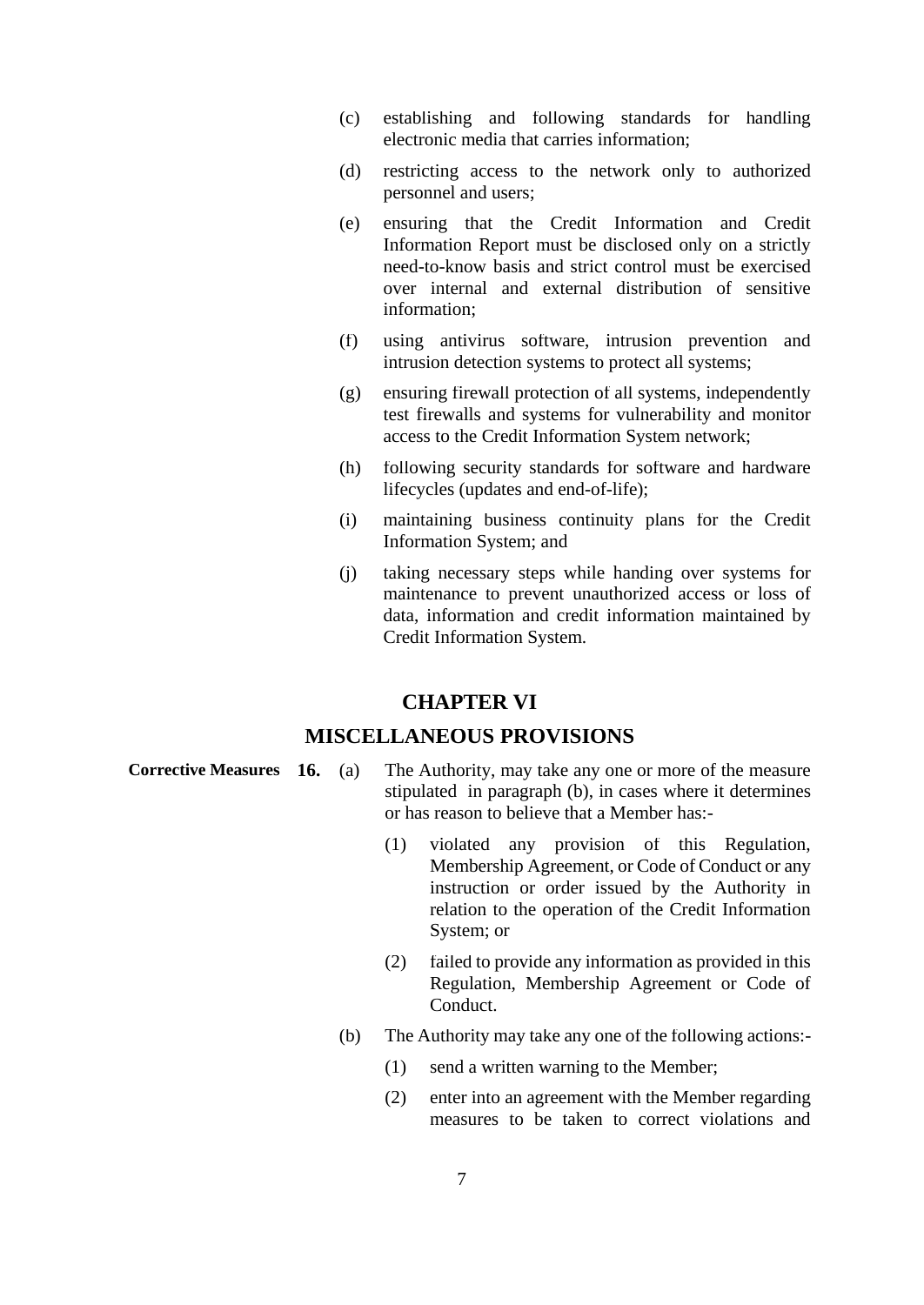establishing a timetable for accomplishing such action; or

- (3) Without limiting the responsibilities of Member under section 8 (a), (b) and (c) of this Regulation, suspend (temporarily or permanently) any service provided to such a Member by the Authority pursuant to the Membership Agreement.
- **17.** (a) Where a Person believes that the information relating to that Person in the Credit Information System is false, incomplete, invalid, or outdated, such Person may submit the issue to the Authority.

<span id="page-8-0"></span>**Addressing Complaints and** 

**Issues**

- (b) Pursuant to an application made under subsection (a) of this section, where the Authority finds that Credit Information in the Credit Information System needs to be amended, the Authority may direct the Member who provided that information to amend the information.
- (c) Each Member shall establish an adequate complaint handling mechanism capable of resolving complaints and issues lodged under this section.
- <span id="page-8-1"></span>**Final Provisions 18.** (a) Members shall fully adhere to this Regulation, Membership Agreement, Code of Conduct, or any directive issued by the Authority in relation to the operation of the of Credit Information System.
	- (b) A member shall not disclose any information reported in the credit information report issued to it by the Authority for any other purpose other than the permissible purpose defined under this regulation.
	- (c) Subject to this regulation, the credit information report shall not be offered for sale, publicized or disclosed to any other party without the prior consent of the Authority.
	- (d) The Authority takes no responsibility for any errors or inaccuracies in the information arising from the information being obtained from the Members containing the same errors or inaccuracies.
- <span id="page-8-2"></span>**Definitions 19.** In this Regulation, unless the context otherwise requires:

*''Authority''* means the Maldives Monetary Authority established pursuant to Law no. 6/81 (Maldives Monetary Authority Act)

*''Borrower''* means any person who has been granted a loan or any other Credit Facility by a Credit Institution and includes a Customer of Credit institution;

*''Customer''* includes:-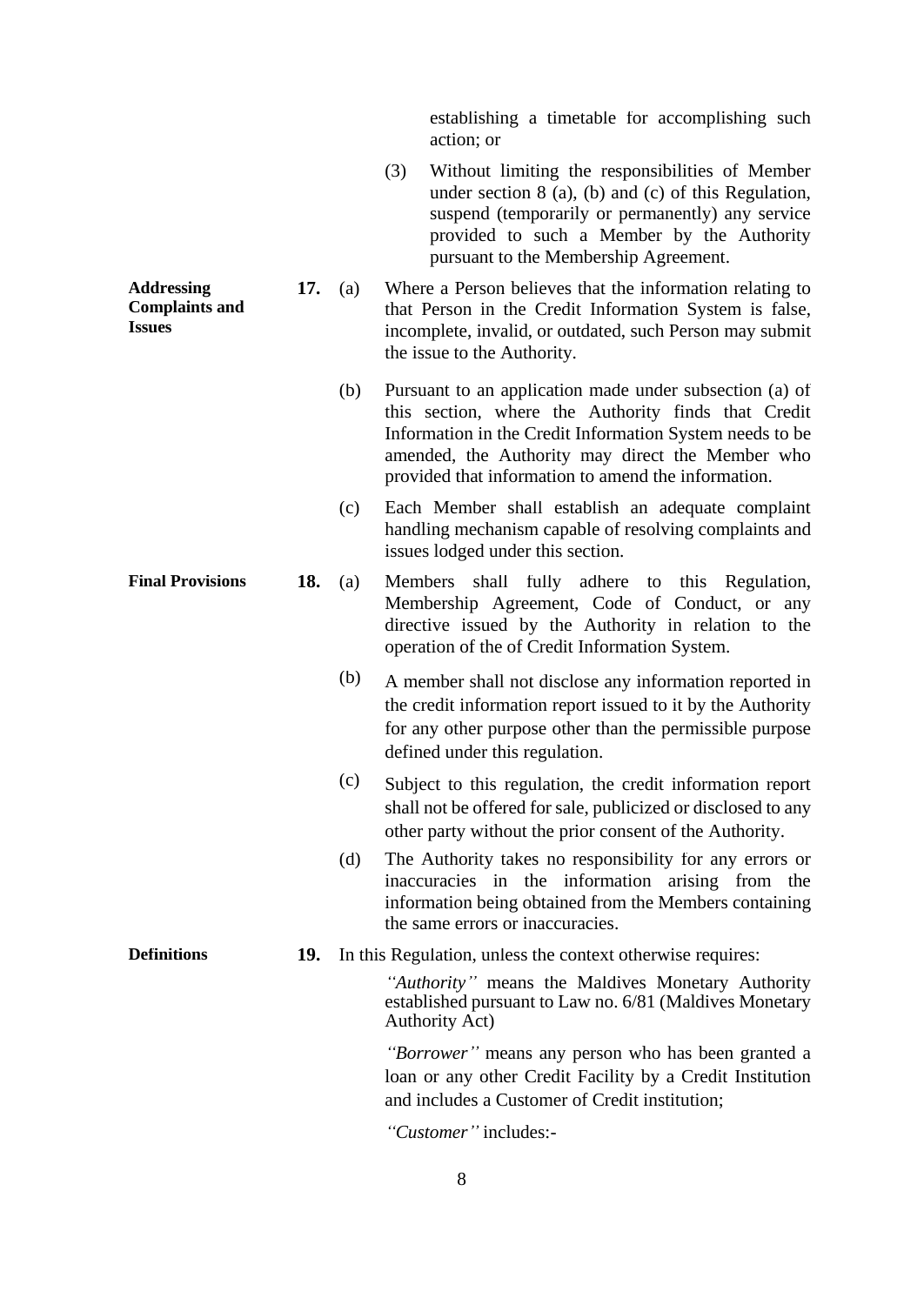- (a) a guarantor or a person who proposes to give guarantee or security for a borrower of a credit institution; or
- (b) a person:
	- (1) who has obtained or seeks to obtain credit facility from a credit institution, by way of loans, advances, hire purchase, leasing facility, letter of credit, guarantee facility, venture capital assistance or by way of credit cards or in any other form or manner; or
	- (2) who has raised or seeks to raise money by issue of security or commercial paper or any other debt instrument.

*''Credit facility''* means any disbursement or commitment to make a disbursement of a sum of money in exchange for the right to receive repayment of the amount disbursed and outstanding and to payment of interest or other charges on such amount, and includes any extension of the due date of a loan or debt, any guarantee issued, and any purchase at par or at discount of a debt security or other right to receive payment of a sum of money. This includes loans, advances, hire purchase, leasing facility, letter of credit, guarantee facility, utility services or telecommunication services provided on credit;

*''Credit Information''* includes but not limited to the following types of information:

- (a) Identification information:
	- $(1)$  name;
	- (2) address;
	- (3) sex;
	- (4) date of birth;
	- (5) employment details;
	- (6) national identification number, work permit number, business registration number;
	- (7) contact numbers; and
	- (8) any other information that can be used for the identification of the borrower.
- (b) Any positive and negative information relating to:-
	- (1) details of the Credit Facilities granted by a Credit Institution to any borrower or class of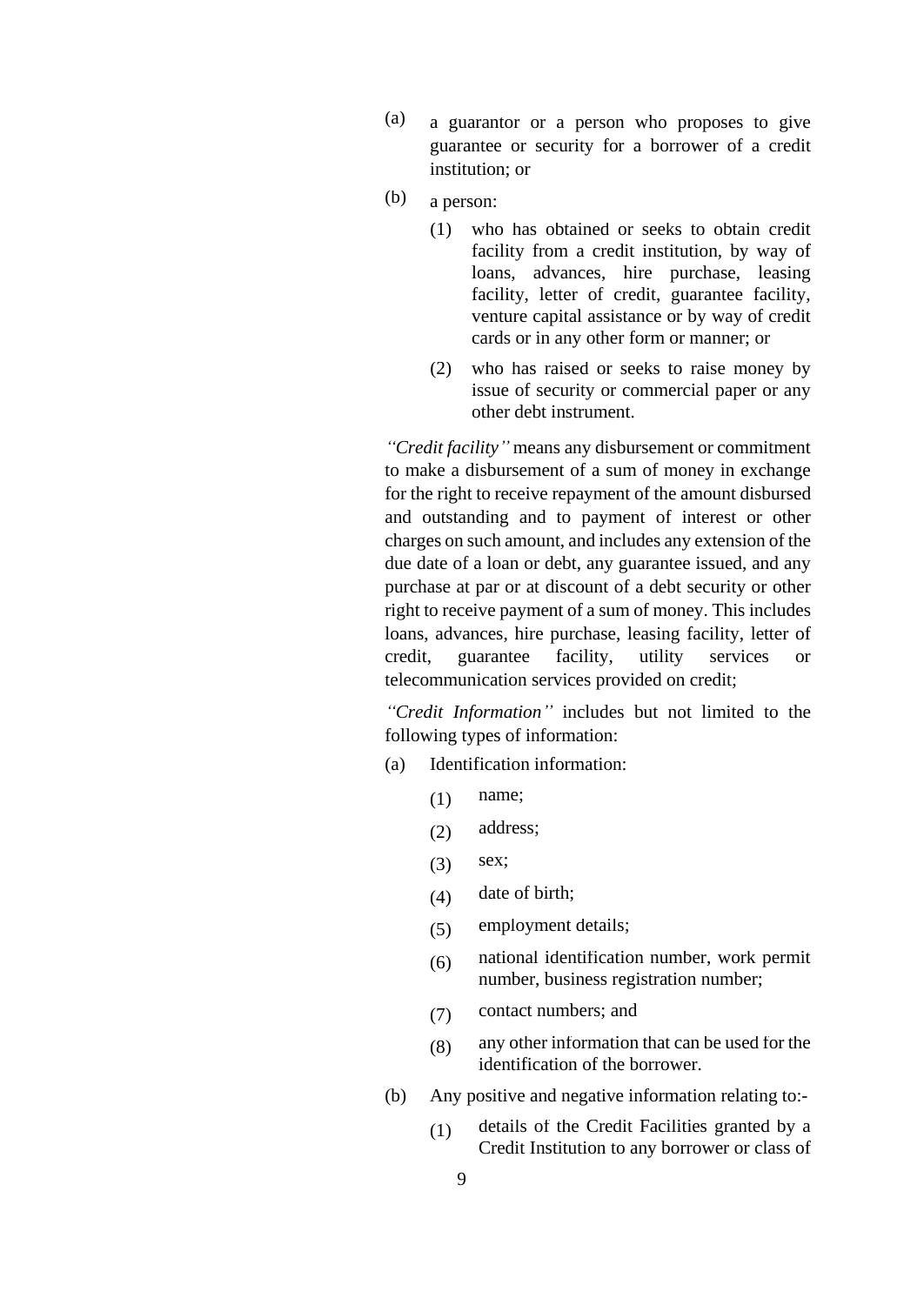borrowers, including loans and advances, credit and charge card facilities, hire purchase, leasing finance, letter of credit, guarantee facilities, venture capital assistance;

- (2) the nature of security taken by a Credit Institution from any borrowers for credit facilities granted to any borrower or class of borrowers;
- (3) any guarantee or any other fund based facility furnished by a Credit Institution for any of its borrowers;
- (4) the means, history of credit transactions and the creditworthiness of any borrower or class of borrowers or customers;
- (5) details of insurance policies payable in<br>instalments provided by insurance instalments companies; and
- (6) any other information which the Authority may consider necessary for inclusion in the credit information to be collected and maintained by the Authority;

*''Credit Institution''* means and includes:-

- (a) a licensed bank;
- (b) a finance company;
- (c) a finance leasing company;
- (d) an insurance company;
- (e) any other financial institution licensed by the Authority;
- (f) a company providing telecommunication services on credit;
- (g) a company providing utility services on credit; and
- (h) Any other institution, engaged in providing credit, declared by the Authority to be a credit institution for the purpose of this Regulation.

*'Credit Information System'* means the system established and operated by the Authority to collect and collate the credit information of borrowers of credit institutions that are Members of that system, and to provide Credit Information Reports and other information and reports as